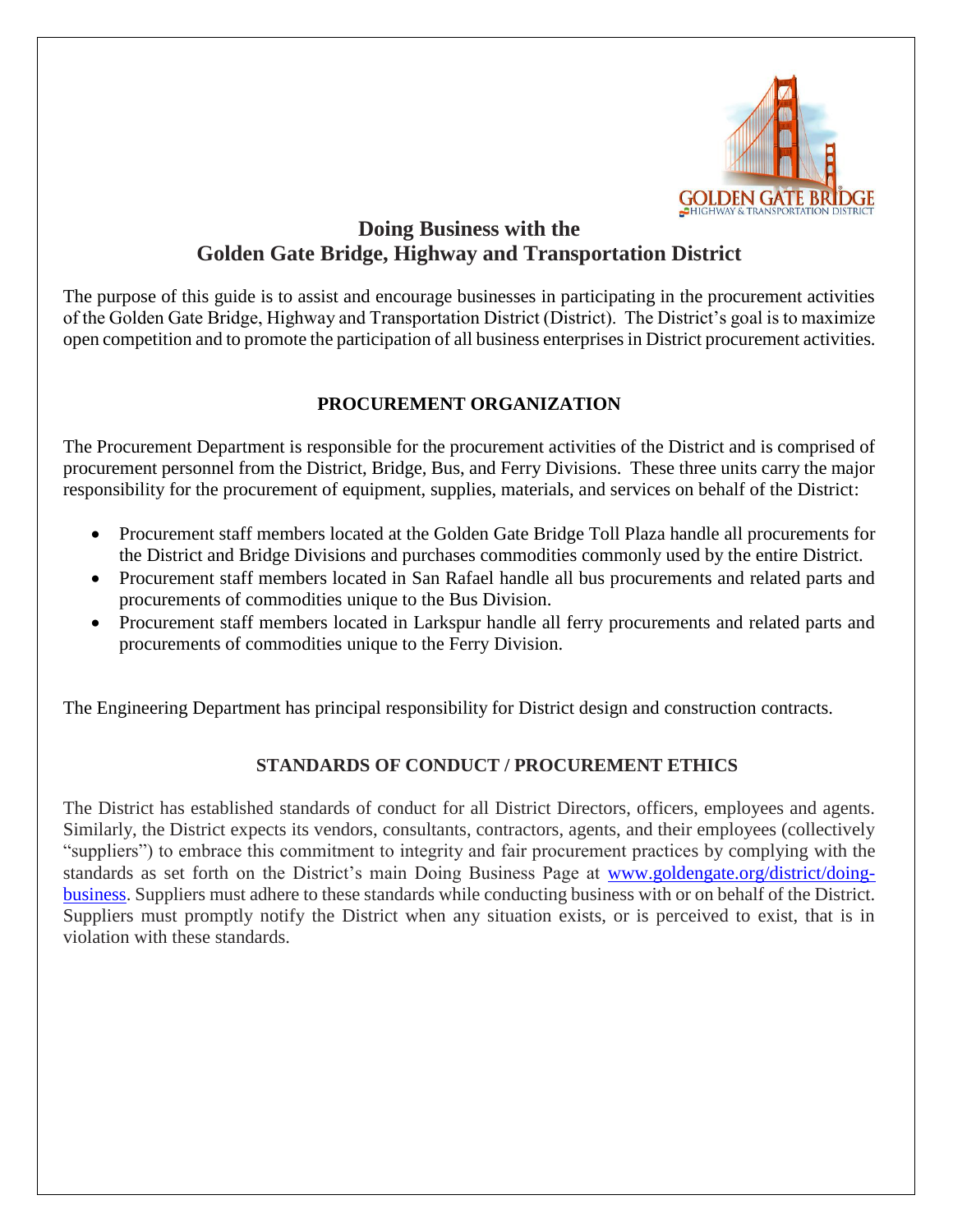#### **VENDOR REGISTRATION**

The District has partnered with Bonfire Interactive to create a new procurement portal that allows vendors to receive notifications of business opportunities and submit bids and proposals to the District digitally. All new solicitations will be posted using the new portal and will not be available for download at our current webpage.

In order to download and respond to posted solicitations, vendors will need to register by visiting [https://ggbhtd.bonfirehub.com/login.](https://ggbhtd.bonfirehub.com/login)

**Registration is easy and free!** Solicitations will be set up using North American Industry Classification System (NAICS) codes and vendors will need to select at least one or more NAICS codes for their business or organization. Vendors will then automatically be notified of new opportunities that match their selected NAICS codes.

Vendors can access the new portal by visiting [https://ggbhtd.bonfirehub.com.](https://ggbhtd.bonfirehub.com/)

| <b>Procurement Portal</b><br>Golden Gate Bridge, Highway and Transportation District |                            |           |                         |
|--------------------------------------------------------------------------------------|----------------------------|-----------|-------------------------|
| <b>Open Public Opportunities</b><br><b>Past Public Opportunities</b><br>Log in       |                            |           |                         |
| <b>Status</b><br>Ref. #<br>Project                                                   | <b>Close Date</b>          | Days Left | Search<br>Action        |
| 2018-D-030<br><b>External Audit Services</b><br><b>OPEN</b>                          | Feb 15th 2018, 4:00 PM PST | 22        | <b>View Opportunity</b> |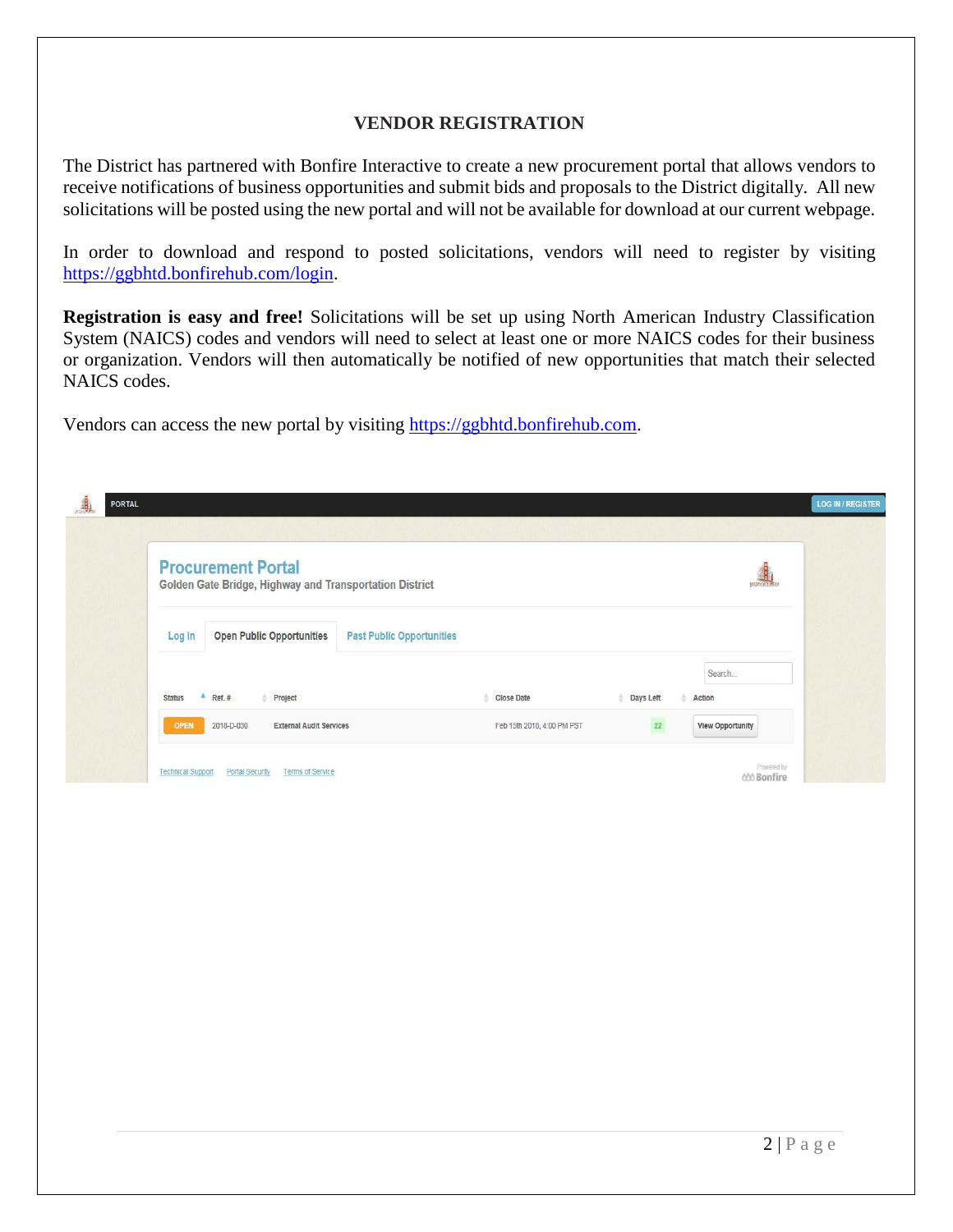**Does the District buy what I sell?** The following is a partial list of commodities and services procured by the District:

#### **Commodities**

Automotive supplies Cameras: video, digital **Computers** Construction supplies Electrical supplies, lamps Fuel General maintenance supplies Heavy equipment Information technology hardware, software Janitorial supplies Office supplies Paint Petroleum: fuel, lubricants Photocopiers PPE Printed forms, paper Respirators and filters Tools Vehicles: buses, cars, trucks, vans Ferry Vessels

#### **Service Contracts**

Advertising services Building and repair of parking lots and ferry terminals Carpet materials and installation Collection services

Construction projects Copier maintenance and repair Elevator repair Film and video Graphic design **Janitorial** Pest control and fumigation Printing Uniforms and uniform cleaning Window washing

#### **Professional Services**

Accounting and auditing Architectural and engineering services Banking Engineering design Engineering investigation or study Engineering plan and specification Preparation Environmental impact study Information technology consulting Insurance Legal Management consulting Materials sampling and testing Medical examinations Project management Public relations Training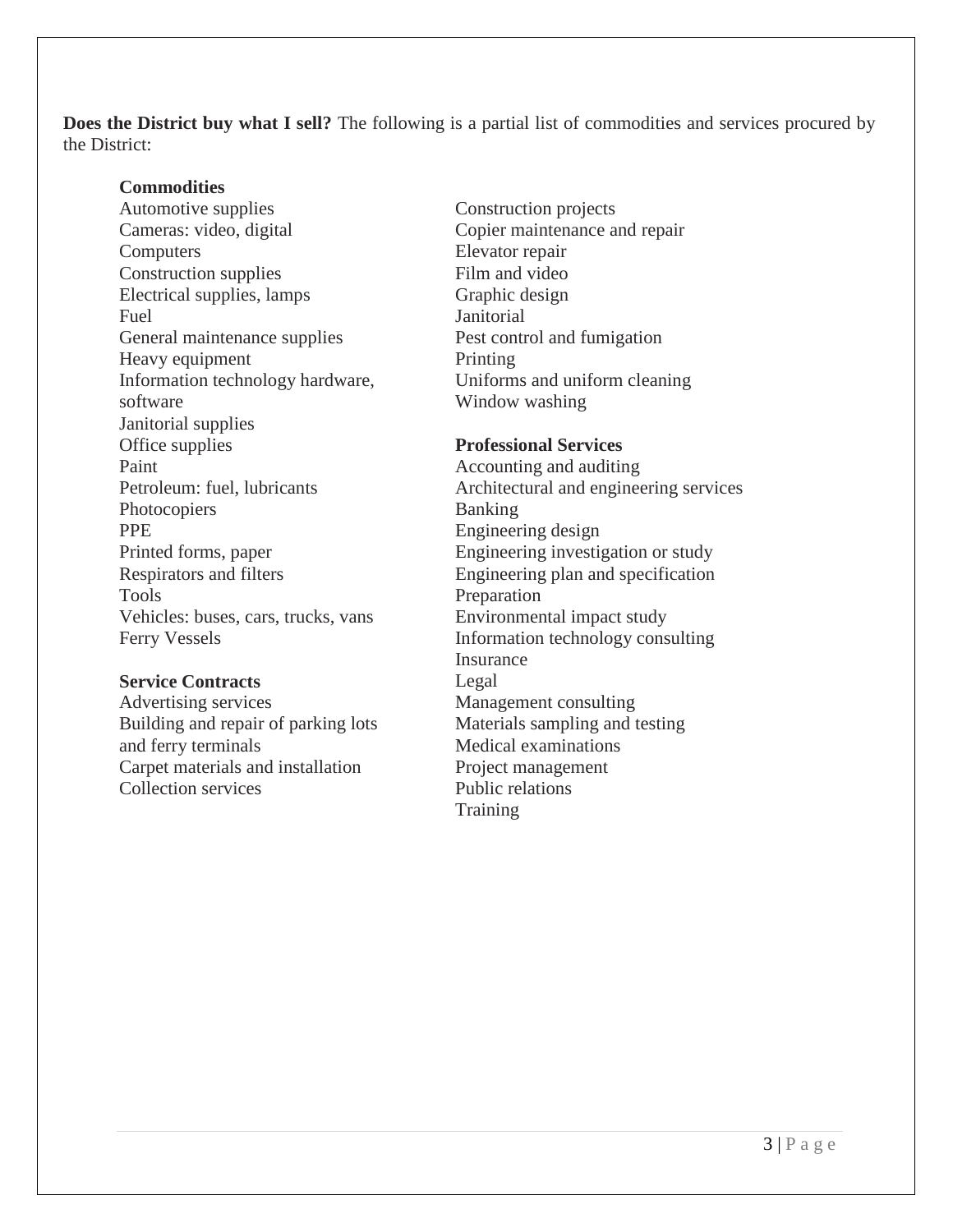## **METHODS OF PROCUREMENT**

#### **There are six types of procurement methods used by the District:**

- 1. Micro Purchases. This method may be used for any purchase of supplies or services that does not exceed \$2,500. At least one informal quote is obtained.
- 2. Informal (Small) Purchases. Informal bidding may be used for purchases estimated to cost 1) \$100,000 or less for materials, supplies, equipment and services; 2) \$50,000 or less for construction; 3) \$150,000 or less for federally-assisted ferry vessel repair, maintenance and alteration work; and 4) \$1,000,000 or less for non-federally-assisted ferry vessel repair, maintenance and alteration work. Generally, at least three written quotes or proposals are obtained and award is made to the offeror whose bid or proposal is determined to be in the District's best interests.
- 3. Formal Sealed Competitive Bidding. This method must be used for purchases estimated to cost 1) over \$100,000 for materials, supplies, equipment (except for certain types of rolling stock and technological equipment) and non-professional services; 2) over \$50,000 for construction; 3) over \$150,000 for federally-assisted ferry vessel repair, maintenance and alteration work; and 4) over \$1,000,000 for non-federally-assisted ferry vessel repair, maintenance and alteration work. Generally, formal bid documents are prepared and advertised, and an award is made to the lowest responsive and responsible bidder.
- 4. Competitive Negotiations. This method may be used for purchases of over \$100,000 for professional and non-professional services; certain types of rolling stock and any other purchases for which this method of procurement is deemed beneficial. A Request for Proposals is issued, and proposals are evaluated based upon qualitative factors in addition to price.
- 5. Non-Competitive Purchases. These are used for the purchase of approved sole source procurements, emergency procurements, and other procurements as may be approved by the General Manager or Board of Directors in light of special circumstances that justify this method of procurement.
- 6. Cooperative Procurement. Cooperative procurement programs, intergovernmental agreements, joint procurements and piggyback procurements with other public agencies may be used when consistent with applicable state statutory and federal grant requirements.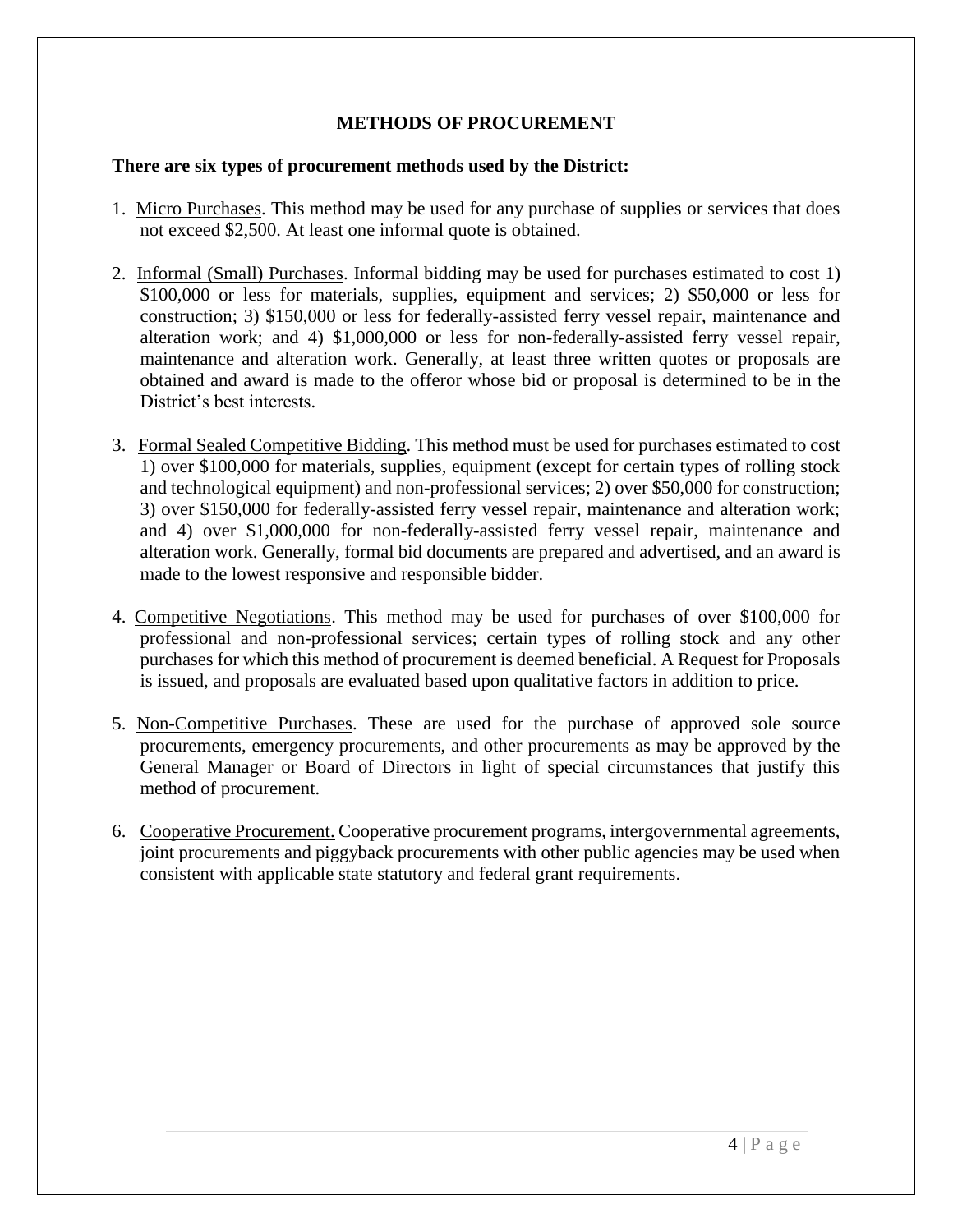#### **How do I learn about procurements?**

For micro and informal purchases and service contracts under a certain dollar threshold (see Category Nos. 1 and 2 on above list), District Buyers contact appropriate firms directly to request quotes. These bid opportunities do not appear on the District website. In order to be considered for these less formal purchases, it is important that you introduce your products and services to District purchasing staff. All vendors are encouraged to take advantage of "meet and greet" opportunities which are offered from time to time. For more information, see the sections "Disadvantaged Business Enterprise Program" and "Business Outreach Committee" at the end of this document.

Vendors that register on the District's procurement portal will automatically be notified of new opportunities that fall under the NAICS Codes that they have registered for. Notice of upcoming Invitation for Bids (IFB) and Request for Proposals (RFP) may be advertised in the Small Business Exchange, Daily Pacific Builder and general circulations such as the Marin Independent Journal, San Francisco Chronicle, and San Francisco Examiner.

## **How do I get a copy of a request for bid/proposal?**

New solicitations will be posted using the portal. Vendors can access the portal by visiting [https://ggbhtd.bonfirehub.com.](https://ggbhtd.bonfirehub.com/) In order to download and respond to posted solicitations, vendors will need to register.

## **How do I submit a bid/proposal?**

Each formal solicitation package includes the due date, time, and any additional information for your submittal. Because of the structured nature of government contracting, the District has little flexibility if the bid/proposal you submit does not include all submittals required. It is critical that you submit a bid/proposal that is correct the first (and most likely only) time, or else the District will not be able to consider your bid/proposal. Things to consider are:

- **Be timely.** Submit your bid/proposal using the new online portal by the date and time specified. Late bids/proposals will not be accepted.
- **Read the bid general conditions and special provisions.** Each bid/proposal contains a number of bid conditions/provisions. Prices must be firm for the period specified. Some contracts include multiple years with options to renew.
- **Adhere to bid/proposal conditions.** Failure to do so may result in rejection of the bid/proposal.
- **Be responsive.** Bid on the items and in the quantities the bid/proposal requests and the services requested. If you add any qualifications or reservations to your bid/proposal, the bid/proposal may be considered nonresponsive and may be rejected.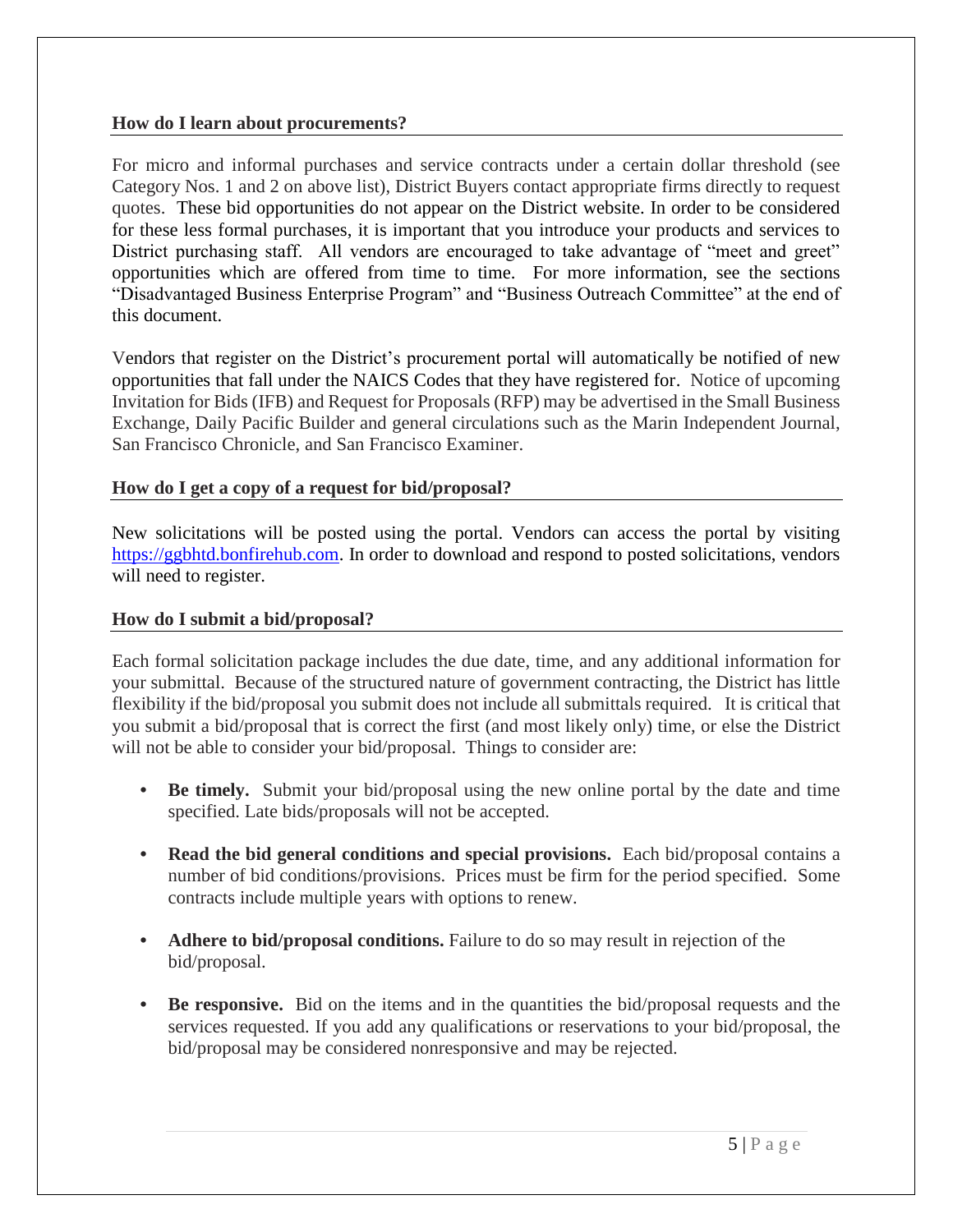**• Complete/Submit all bid/proposal forms.** This includes Disadvantaged Business Enterprise (DBE) and Small Business Enterprise (SBE) forms. Failure to complete/submit the forms by due date may result in rejection of the bid/proposal.

## **May I be present when formal bids are opened?**

Formal bids are now opened via a public Microsoft Teams Meeting. Meeting information is included in the bid packet.

## **How does the evaluation process for formal competitive bids work?**

Depending on the complexity of the bid, it can take from several days to several weeks to evaluate all the bids submitted. For most bids, the District has an approved equal process. A Bidder may submit to the District requests for approved equals, modifications, or clarifications regarding any requirements, terms, or conditions. Any such request must be received by the time specified in the contract documents. Any requests of approved equals must be fully supported with technical data, test results, or other pertinent information as evidence that the substitute offered is essentially equal or better than that specified in the Contract Documents. The District shall make the final determination on each Bidder's request under this procedure in writing. Approved equals submitted after the date specified for this process will be rejected as non-responsive. The District awards the contract to the lowest responsive, responsible bidder. For a bid with many items, the District, at its discretion, may award the entire contract to one bidder based on comparisons of the aggregate bids, or may make individual line item awards to the lowest responsible bidders. This option will be stated in the bid package.

## **How does the District contract for architectural/engineering and other professional services?**

The competitive negotiation method bases the selection on qualitative criteria, in addition to price, and permits the District to negotiate the terms of the contract with the selected consultant. The District's RFP procedure consists of acquisition planning, solicitation of proposals, evaluation of proposals, negotiation with prospective consultants, award of contract, and contract administration. This process may be used to retain specially trained persons or firms to provide services in connection with financial, economic, accounting, engineering, administrative, or other matters involving specialized expertise or unique skills. Professional services for architect/ engineering services are procured on the basis of qualifications and demonstrated competence of the offeror, not cost.

## **What about subcontracting opportunities?**

Subcontractors are strongly encouraged to attend pre-bid/proposal conferences in order to introduce their services to prime bidders/proposers. Contracts that offer one or more subcontracting opportunities may have an established SBE goal giving there are ready, willing, and available DBEs and SBEs.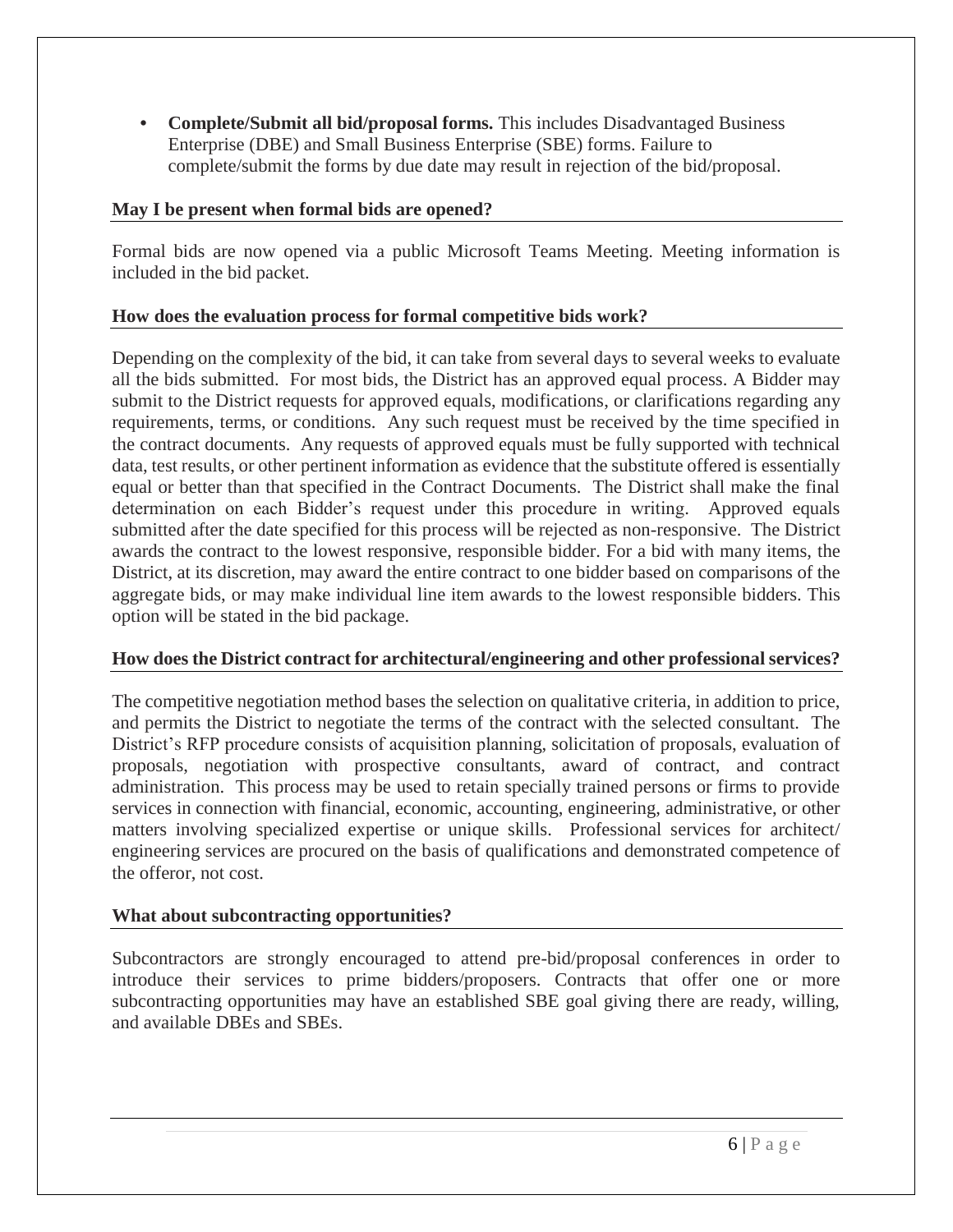#### **Disadvantaged and Small Business Enterprise Program**

The District, as a recipient of funding from the U.S. Department of Transportation through the Federal Transportation Administration and Federal Highway Administration, actively seeks DBE and SBE participation in its procurement and contracting opportunities. The District establishes an overall DBE goal to encourage utilization of certified DBE firms. Services that the District provides include alerting DBEs and other small businesses of upcoming contract opportunities; answering questions about specific contract opportunities; offering DBE certification workshops; offering technical assistance workshops; adding DBE and SBE firms to small procurement bidders lists; and assisting firms with locating supportive services.

For questions about the District's DBE/SBE program and/or to have your firm added to the DBE office outreach list for notification about outreach events, contact Artemisé Davenport, DBE Program Administrator, at [adavenport@goldengate.org,](mailto:adavenport@goldengate.org) or call (415) 257-4581.

#### **Who can qualify as a DBE?**

A DBE is defined as a small business concern that is at least 51 percent owned by one or more individuals who are both socially and economically disadvantaged or, in the case of a corporation, in which 51 percent of the stock is owned by one or more such individuals; and whose management and daily business operations are controlled by one or more of the socially and economically disadvantaged individuals who own it. Such individuals could be Black American, Subcontinent Asian Americans, Asian Pacific Islander Americans, Hispanic Americans, Native Americans, and women of any race, and, on a case-by-case basis, any other individual found to be socially and economically disadvantaged. There are business size standards and personal net worth qualifications as well.

The District participates in the California Unified Certification Program (CUCP), which offers "one stop shopping" to firms interested in becoming DBE-certified. Firms only have to apply once to become certified by all the participating UCP agencies in California. For more information on becoming a certified DBE and to download an application, visit [https://dot.ca.gov/programs/civil](https://dot.ca.gov/programs/civil-rights/dbe)[rights/dbe.](https://dot.ca.gov/programs/civil-rights/dbe)

#### **Business Outreach Committee (BOC)**

The District is a member of the BOC, a consortium of Bay Area transit and transportation agencies whose mission is to assist DBEs and other small and/or local companies with expansion of their businesses by developing relationships with transit agency staff and the contracting community of the San Francisco Bay Area. The BOC accomplishes their mission through a quarterly newsletter and an annual calendar of outreach events. These events vary, but in the past have included sessions for A&E firms, construction contractors and subcontractors, and suppliers, equipment, and services vendors. The BOC also sponsors DBE certification, prevailing wage and insurance and bonding workshops. If you would like to be notified of upcoming BOC events, complete the form below and submit it via facsimile at 415-257-4502, or email to [adavenport@goldengate.org.](mailto:adavenport@goldengate.org) The information you submit will be disseminated to the DBE liaison officer at each of the BOC agencies. A copy of the BOC brochure and/or newsletters can be found at <https://www.goldengate.org/district/doing-business/business-outreach-committee/> or you may contact Artemisé Davenport at 415-257-4581 for more information.